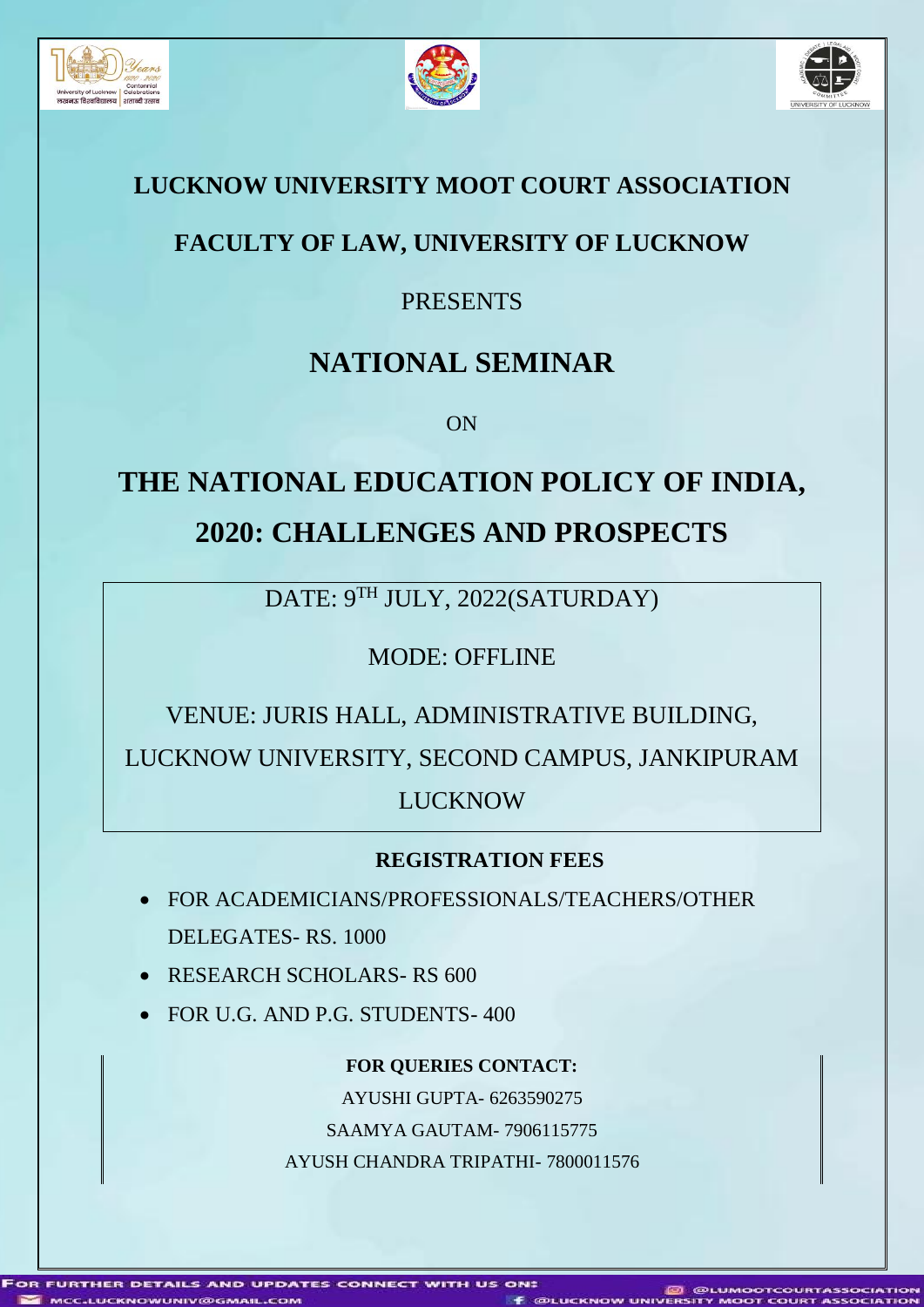





## **OUR PATRONS**



**PROF.ALOK KUMAR RAI PROF.C.P.SINGH VICE CHANCELLOR HEAD AND DEAN UNIVERSITY OF LUCKNOW FACULTY OF LAW**





 **UNIVERSITY OF LUCKNOW** 



**PROF.VINITA KACHER DR.MRINALINI SINGH ORGANIZING SECRETARY DEPUTY ORGANIZING SECRETARY FACULTY OF LAW FACULTY OF LAW UNIVERSITY OF LUCKNOW UNIVERSITY OF LUCKNOW**

#### **ORGANIZING TEAM (LUMA)**

**Amrit Singh( Convenor), Swaraj Shukla(Co -Convenor), Saurabh Singh(Co –Convenor), Aditi Tripathi(Co –Convenor), Ritesh Singh, Gyanish Kumar, Ayushi Gupta, Samarth Singh, Ankit Rai, Arzu Nayab, Chitrangada Singh Dhoni, Gaurav Chawla, Hemant Pandey, Khushi Jain, Khyaati Rajpoot, Lavanya Chaudhary, Pratibha Khatri, Saamya Gautam, Simar Preet Kaur, Amit Maurya, Anchal Verma, Ayush Chandra Tripathi, Devanshi Dev, Shakashi Pandey, Srijan Pandey, Tanupriya and Vaishnavi Sharma**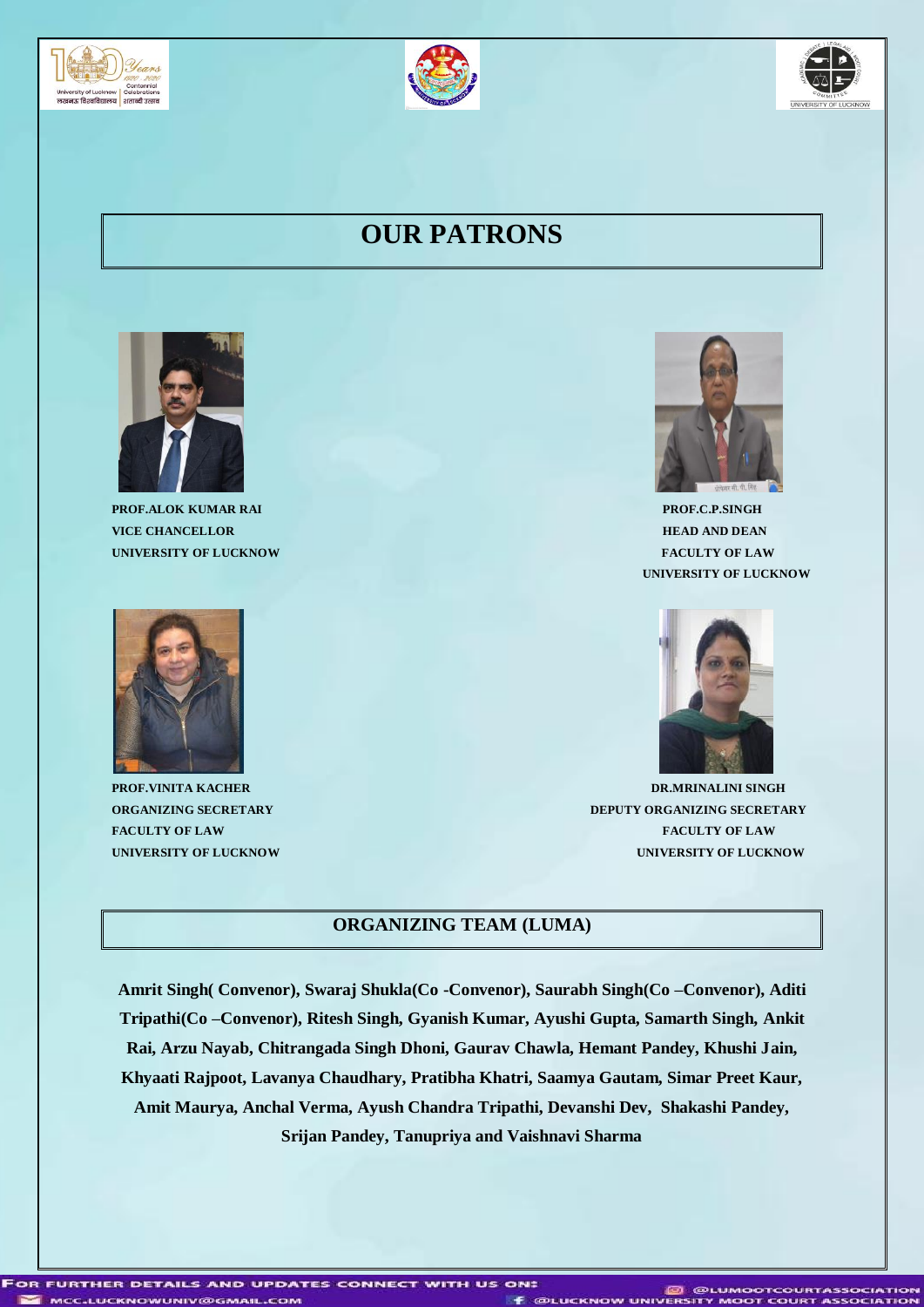





## **THE NATIONAL EDUCATION POLICY OF INDIA, 2020: CHALLENGES AND PROSPECTS**

#### **ABOUT THE INSTITUTE**

Founded in 1867, LU is one of the oldest institutions of Indian higher education. It is affiliated to University Grants Commission; Association of Commonwealth Universities (ACU); Association of Indian Universities (AIU); Distance Education Council (DEC); National Assessment and Accreditation Council (NAAC); National Council of Teacher Education (NCTE) and Bar Council of India (BCI).

#### **ABOUT FACULTY OF LAW**

The Faculty of Law, University of Lucknow is a pioneer legal institution of India. It was established in 1921 with three teachers. Mr. Jag Mohan Nath Chak was its first Dean. The real architect was Prof. R. U. Singh who with great zeal and enthusiasm organized teaching and research in the faculty in the systematic way. He held office of the Dean, Faculty of Law till 1956. He also structured the Law Faculty of Delhi University and Law School, B.H.U. The distinction goes to him that he drafted the Constitution of Nepal.Dr. V. N. Shukla, the well-known authority on Constitutional Law was the first LL.M. of the University. His book on the Constitution is an authoritative Volume. Dr. A.T. Markos was the first LL.D. of the faculty. He also held the office of the Director, Indian Law Institute.

The first Post Graduate Diploma in Criminology was started in 1964. The Faculty has introduced LL.B. (Hons.) Five Year Course in 1995. The Faculty offers Undergraduate, Post Graduate, Doctoral and Post-Doctoral Programmes. The Faculty hosts Dr. R.U. Singh Memorial National Moot Court. The Faculty publishes its flagship Journal 'Lucknow Law Journal.' The Law Faculty was separated from main Campus and shifted to the new Campus having a total area of more than 75 acres located on the Sitapur Road, Lucknow from 2002-03. The newly constructed three storied building has twenty-four lecture rooms, 2 model class rooms with smartboard, libraries, legal aid hospital etc. Distance from Lucknow Railway Station is nearly 12 kilometers.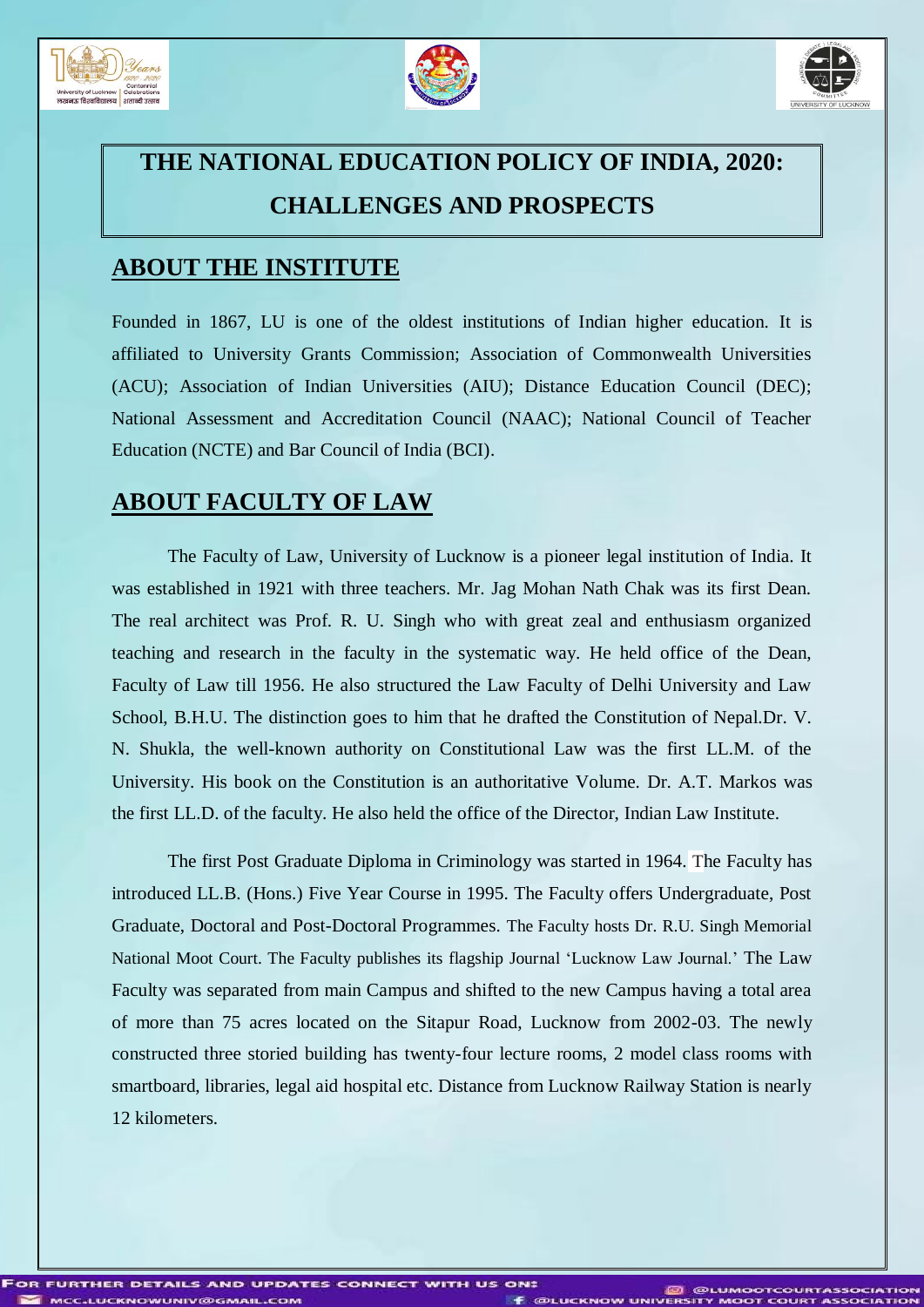





#### **ABOUT SEMINAR**

The present **National Education Policy of India 2020** (**NEP 2020**), aims at school and higher education institutions both outlining the vision of new education system of India. Through NEP 2020, the Government of India has paved the way for transformative and dynamic reform in school and higher education system of our country. The National Education Policy 2020 was approved by the Union Cabinet of India on July 29, 2020. The new education policy has replaced the previous "National Policy on Education, 1986" which was the second only education policy of India since independence as the first "National Policy on Education" was launched in the year 1968. The first education policy of  $21<sup>st</sup>$ century of our country which has replaced the 34 years old national education policy, in its first step of implementation has renamed the erstwhile Ministry of Human Resource Development (MHRD) as the Ministry of Education (MOE) as suggested by the NEP 2020. The new NEP 2020 is based on four pillars which are: Access, Equality, Quality and Accountability. One of the major decisions of NEP 2020 is that there will be a 5+3+3+4 schooling structure emphasizing on the first five years of early childhood care and education beginning at age of three, which comprises of 12 years of school and 3 years of preschool or anganwadi replacing old 10+2 structure. It also emphasizes on the use of mother tongue or local language as the medium of instruction till Class 5 and aims to increase state expenditure on education from around 3% to 6% of the GDP as soon as possible. For higher education it proposes a 4 year multi-disciplinary bachelor's degree in an undergraduate programme with multiple exit options and a Higher Education Commission of India (HECI) will be set up to regulate higher education.

This national seminar is an attempt to share and discuss the applicability and implementation of NEP 2020 effectively in the educational institutions across India. The conclusion drawn from the seminar would facilitate the organizers, participants and other stakeholders in making suggestions and legislative and policy based interventions to bring about positive and wholesome transformation in both social cum legal sphere.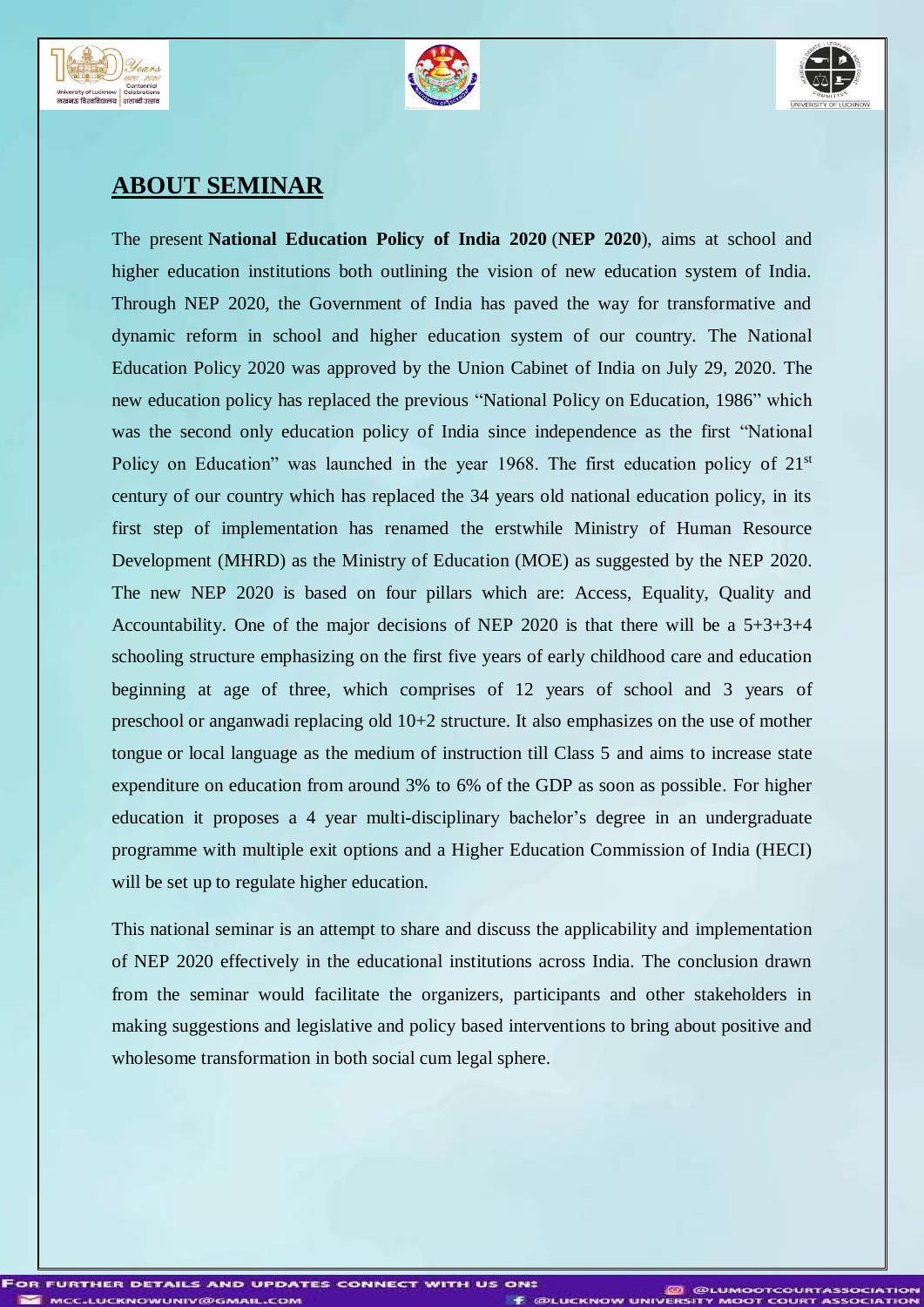





#### **CALL FOR PAPERS**

Researchers, academicians and professionals form different fields are invited to contribute and make paper presentation on the seminar themes and are requested to submit their Abstract along with dully filled registration form.

- $\triangleright$  The abstract of paper shall be maximum 300 words, in MS Word 12 point Font in New Times Roman with 1.5 line spacing.
- $\triangleright$  Full paper shall be within 3000 5000 words and should be typed in MS Word 12 point Font in Times New Roman with 1.5 line spacing on A4 size paper.
- $\triangleright$  Abstract and full paper must be sent on e-mail address given below: **Email: - mcc.lucknowuniv@gmail.com**

#### **THEMES OF SEMIINAR**

- **1. Salient features of NEP 2020.**
- **2. Early childhood care and educational foundation of learning under NEP.**
- **3. Holistic or wholesome approach and concept of education under NEP.**
- **4. Efficient resourcing and effective governance through school complexes/clusters.**
- **5. Setting up of standard and accreditation for school and higher education under NEP.**
- **6. Provision for adult and elderly education in NEP.**
- **7. Use of technology and online resources in teaching and learning process.**
- **8. Curriculum structure and credit based marking strategy in NEP.**
- **9. Critical analysis of NEP 2020 and its implantation.**
- **10. Any other relevant topic or theme in the context of seminar.**
- **11. Role of Teachers and Professors as per NEP 2020**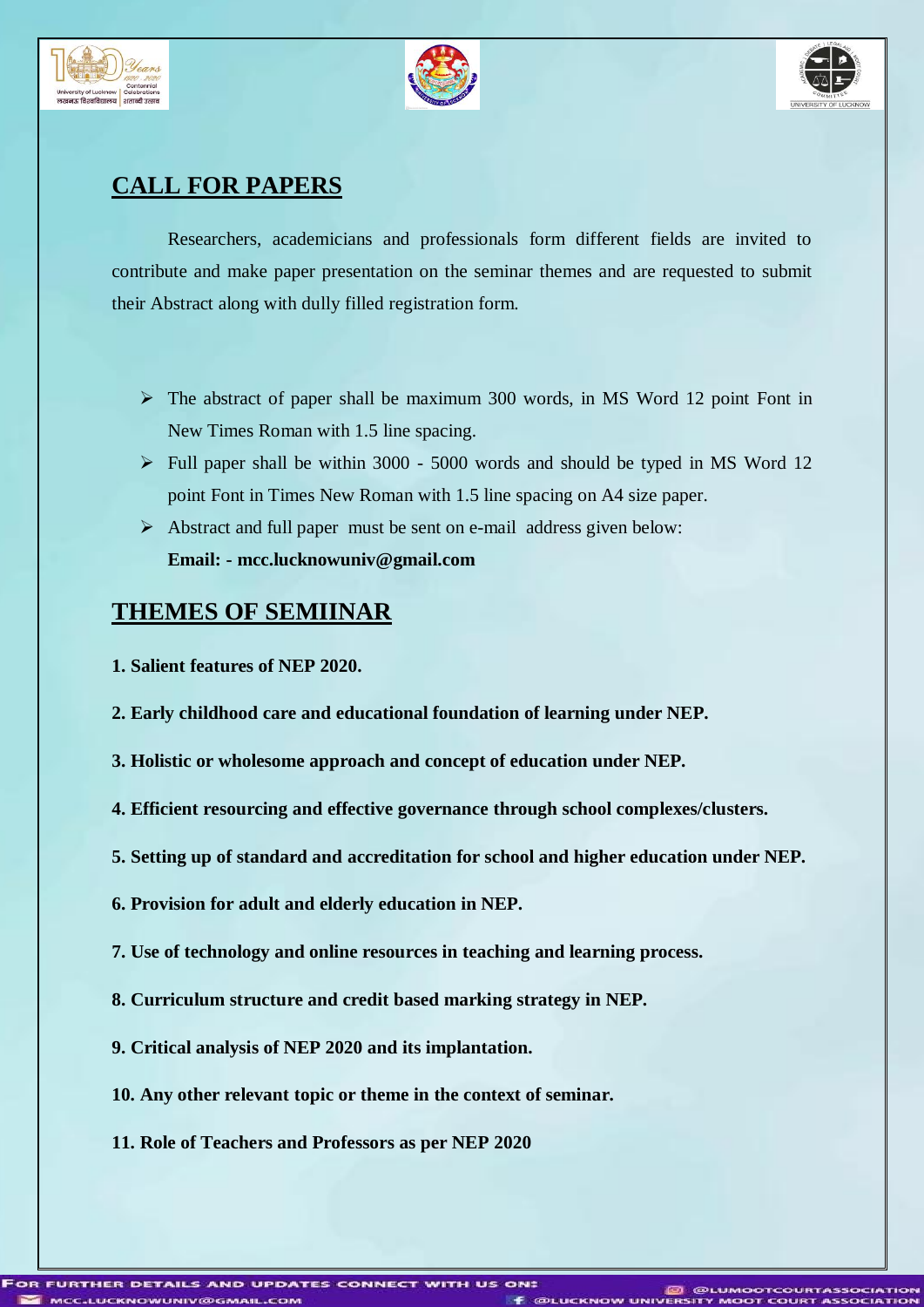





#### **REGISTRATION FEE**

For online registration the participants are requested to deposit fee in given account number as per the given schedule and attach the screenshot of the same in our Online Google Registration form.

- FOR ACADEMICIANS/PROFESSIONALS/TEACHERS/OTHER DELEGATES-RS. 1000
- RESEARCH SCHOLARS-RS 600
- FOR U.G. AND P.G. STUDENTS-400

For on-spot registration the same can be submitted in person at the venue - Juris Law Hall, New Campus, Jankipuram, University of Lucknow, Lucknow to the concerned registration authority on the date of seminar i.e. 9<sup>th</sup> July, 2022**. Rs.100 will be charged extra on the above mentioned fees for On the spot Registrations.**

Note: No accommodation, travel arrangement or travel allowance shall be provided to any participant.

#### **RESISTRATION LINK:**

#### **<https://forms.gle/JwBPTsrNDxefWDEX9>**

The above link is to be used for registration.

#### **PAYMENT DETAILS**

- **a.** The Payment can be made through Google Pay/Paytm
- **b.** The Registration Fees to be paid to the following:
	- **NAME: AMRIT SINGH**
	- **MOBILE NUMBER: 8948054412**
- **c.** The Registration can also be paid through NEFT
	- **ACCOUNT NUMBER- 39871265208**
	- **IFSC CODE- SBIN0006148**
	- **ACCOUNT HOLDER NAME- AMRIT SINGH**
	- **BANK NAME- STATE BANK OF INDIA**